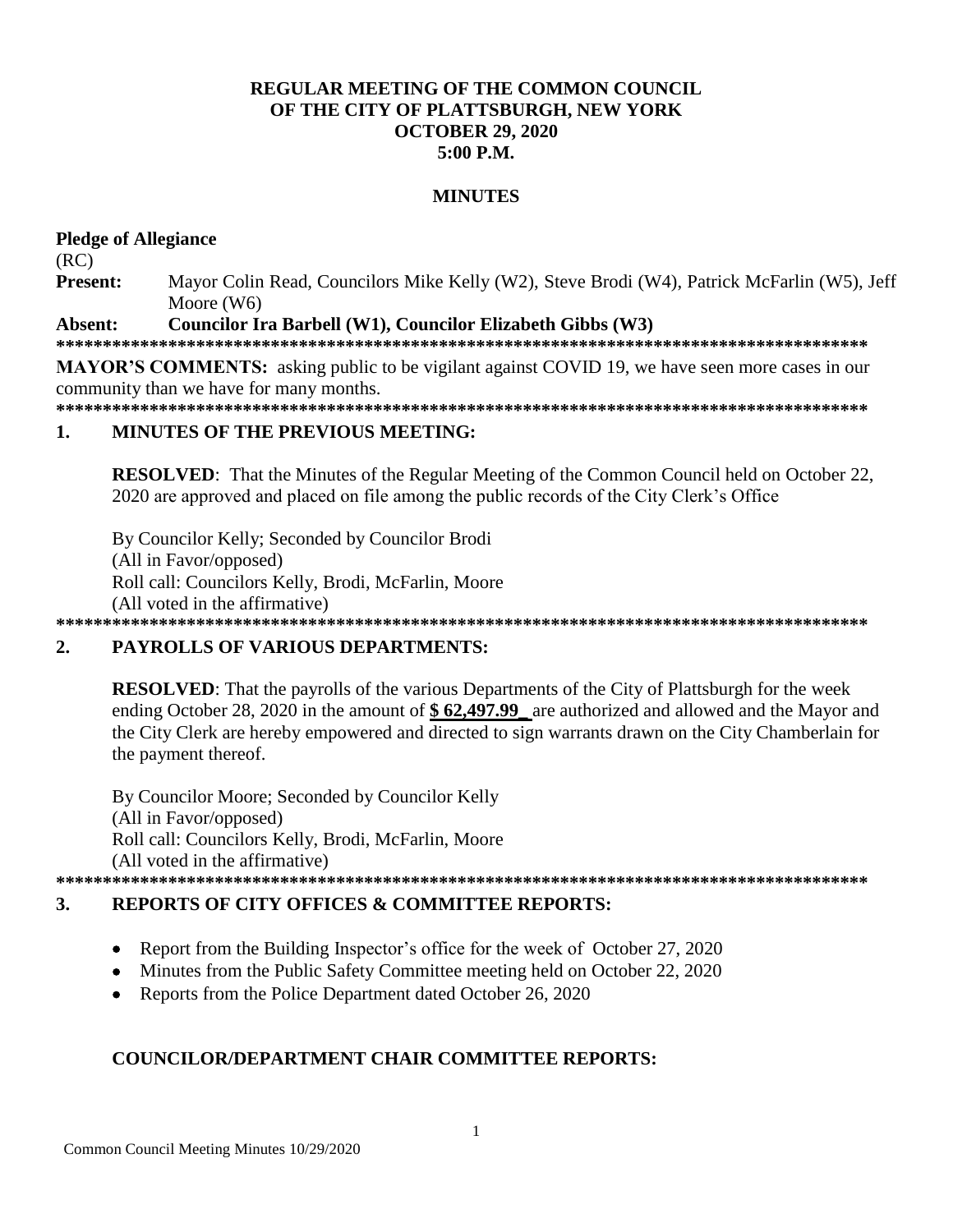Governance, Strategy, and City Operations- Chair Councilor Barbell absent. Councilor Brodi had nothing to report.

City Infrastructure – Chair Councilor Moore mentioned Public Works is working on leaf pickup and will get to them as soon as able.

**Finance and Budget** – Chair Councilor Kelly mentioned budget sessions continue tonight with MLD and Library.

**Public Safety** – Chair Councilor Gibbs and Councilor Barbell absent no report.

**Plattsburgh Public Library** – Chair Councilor McFarlin indicated nothing to report, Library continuing to offer pickup of materials.

**MLD - MLD Board President Councilor McFarlin MLD Board met earlier.** 

**RESOLVED:** That the reports as listed are hereby ordered received and any written reports are placed on file among the public records of the City Clerk's Office.

By Councilor Kelly; Seconded by Councilor Brodi (All in Favor/opposed) Roll call: Councilors Kelly, Brodi, McFarlin, Moore (All voted in the affirmative)

#### **CORRESPONDENCE OR RECOMMENDATIONS FROM BOARDS:** 4. **None**

**AUDIT OF CLAIMS:** 5.

**RESOLVED:** That the bills Audited by the Common Council for the week ending October 30, 2020 in the amount of \$2,556,169.71 are authorized and allowed and the Mayor and City Clerk are hereby authorized and directed to sign warrants drawn on the City Chamberlain for the payment thereof.

By Councilor Moore; Seconded by Councilor Kelly (All in Favor/opposed) Roll call: Councilors Kelly, Brodi, McFarlin, Moore (All voted in the affirmative) 

#### PERSONS ADDRESSING COUNCIL ON AGENDA ITEMS ONLY: None 6.

#### 7. **OTHER ITEMS:**

A. RESOLVED: In accordance with the request therefore the Common Council approves ARC Properties, LLC. to close Clinton Street between Margaret and Marion Streets on Wednesday, November 4, 2020 overnight beginning at 6pm to install water lines in to 15 Clinton Street.

By Councilor Moore; Seconded by Councilor Kelly Discussion: Yes Roll call: Councilors Kelly, Brodi, McFarlin, Moore (All voted in the affirmative)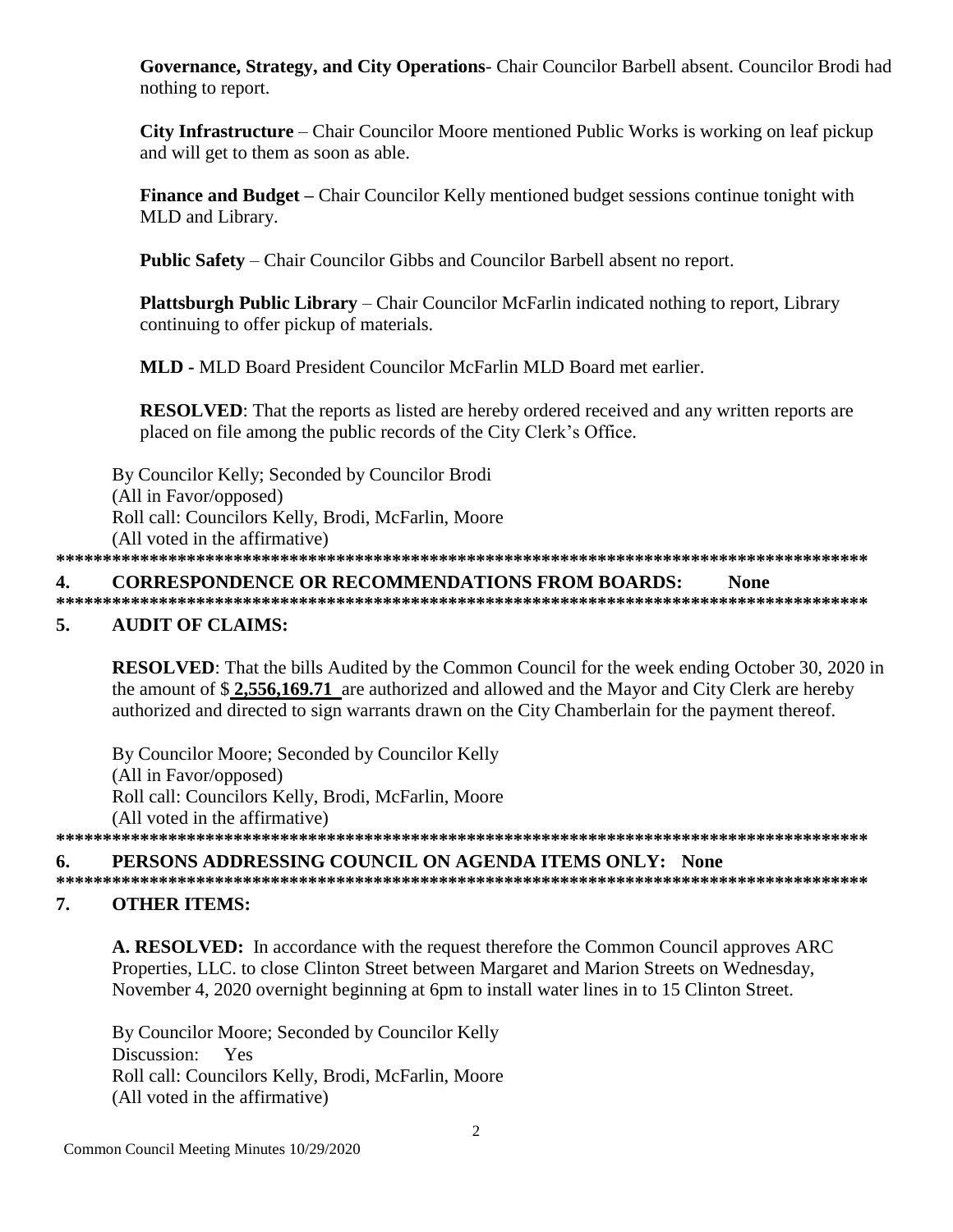# **ACTION TAKEN:** Adopted

Follow up Action: None

**B. RESOLVED:** In accordance with the request therefore the Common Council approves PMLD Bid #2020-8-1 "Brush Chipper" be awarded to Taylor Rental, Plattsburgh, NY in the amount of \$86,330.00.

# Motion to waive reading and move Resolutions 7B, 7C, 7D and 7E

By Councilor McFarlin; Seconded by Councilor Brodi (All voted in favor of waiving reading and move Resolutions 7B, 7C, 7D and 7E) Discussion: None Roll call: Councilors Kelly, Brodi, McFarlin, Moore (All voted in the affirmative) **ACTION TAKEN: Adopted** Follow up Action: **None** 

**C. RESOLVED:** In accordance with the request therefore the Common Council approves MLD to advertise for bids through the NY State Contract using the mini bids procedure for two Ford Rangers pickups to replace one that is 20 years old with transmission/engine failure, and the second one that is 19 years old and has a severe chassis/body rusting issue.

## [See details under Item 7B]

Roll call: Councilors Kelly, Brodi, McFarlin, Moore (All voted in the affirmative) **ACTION TAKEN:** Adopted Follow up Action: None 

**D. RESOLVED:** In accordance with the request therefore the Common Council approves MLD to advertise for bids through the NY State Contract using the mini bids procedure for a small dump truck to replace one that is 20 years old and the chassis has failed.

# [See details under Item 7B]

Roll call: Councilors Kelly, Brodi, McFarlin, Moore (All voted in the affirmative) **ACTION TAKEN:** Adopted Follow up Action: None 

**E. RESOLVED:** In accordance with the request therefore the Common Council approves MLD to

write-off the following unpaid final bills from:

- 1. August 2019 in the total amount of \$3,749.28. The percentage of write-offs for this period is .32%. The recovered amount for this period is \$728.88.
- 2. September 2019 in the total amount of \$4,889.08. The percentage of write-offs for this period is .44%. The recovered amount for this period is \$1,108.26.
- 3. October 2019 in the total amount of \$1,563.08. The percentage of write-offs for this period is .14%. The recovered amount for this period is \$1,289.93.
- 4. November 2019 in the total amount of \$1,678.65. The percentage of write-offs for this period is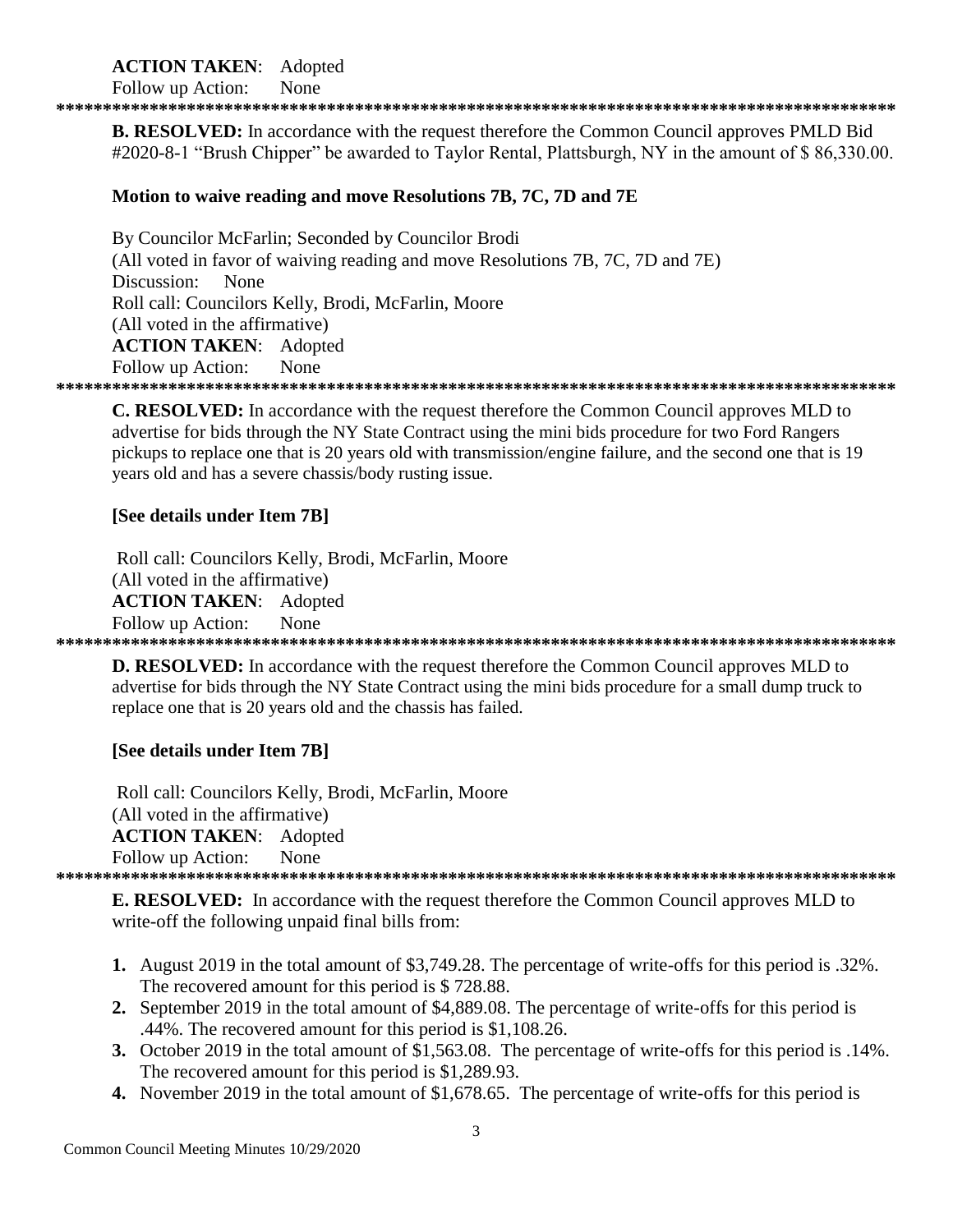.12%. The recovered amount for this period is \$904.28.

**5.** December 2019 in the total amount of \$2,851.96. The percentage of write-offs for this period is .14%. The recovered amount for this period is \$329.07.

# **[See details under Item 7B]**

 Roll call: Councilors Kelly, Brodi, McFarlin, Moore (All voted in the affirmative) **ACTION TAKEN**: Adopted Follow up Action: None **\*\*\*\*\*\*\*\*\*\*\*\*\*\*\*\*\*\*\*\*\*\*\*\*\*\*\*\*\*\*\*\*\*\*\*\*\*\*\*\*\*\*\*\*\*\*\*\*\*\*\*\*\*\*\*\*\*\*\*\*\*\*\*\*\*\*\*\*\*\*\*\*\*\*\*\*\*\*\*\*\*\*\*\*\*\*\*\*\*\***

**F.** WHEREAS the General Fund budget of the City of Plattsburgh is funded in large part by taxpayer contributions;

WHEREAS the City of Plattsburgh understands and appreciates that most services would not occur or would be severely reduced without taxpayer contributions;

WHEREAS the City of Plattsburgh understands and appreciates that the greatest contribution that we can make to all of our citizens, taxpayers included, is quality service at low operating costs;

WHEREAS the Plattsburgh City Council endeavors to pass budgets each year by mid-November and lay the groundwork for the next year's spending;

WHEREAS the Plattsburgh City Council wishes to thank the taxpayers for funding the following improvements in the upcoming years;

(this is where we would list a few major spending items for the upcoming year)

WHEREAS the Plattsburgh City Council will henceforth endeavor to keep the City's tax rate competitive with neighboring cities;

RESOLVED, the Plattsburgh City Council declares the third Thursday in November of each year as Taxpayer Appreciation Day. This declaration shall remain in effect until changed and/or eliminated by the Plattsburgh City Council. While it is not necessary to re-declare Taxpayer Appreciation Day each year, it will be necessary to compile a list of taxpayer-funded initiatives each year and have these read publicly on the third Thursday of November.

By Councilor Kelly; Seconded by Councilor Moore

Discussion: Yes Roll call: Councilors Kelly, Brodi, McFarlin, Moore (All voted in the affirmative) **ACTION TAKEN**: Adopted Follow up Action: None **\*\*\*\*\*\*\*\*\*\*\*\*\*\*\*\*\*\*\*\*\*\*\*\*\*\*\*\*\*\*\*\*\*\*\*\*\*\*\*\*\*\*\*\*\*\*\*\*\*\*\*\*\*\*\*\*\*\*\*\*\*\*\*\*\*\*\*\*\*\*\*\*\*\*\*\*\*\*\*\*\*\*\*\*\*\*\*\*\*\***

## **8. TRAVEL REQUEST: None**

#### **9. RESOLUTIONS FOR INITIAL CONSIDERATION: None**

**\*\*\*\*\*\*\*\*\*\*\*\*\*\*\*\*\*\*\*\*\*\*\*\*\*\*\*\*\*\*\*\*\*\*\*\*\*\*\*\*\*\*\*\*\*\*\*\*\*\*\*\*\*\*\*\*\*\*\*\*\*\*\*\*\*\*\*\*\*\*\*\*\*\*\*\*\*\*\*\*\*\*\*\*\*\*\*\*\*\***